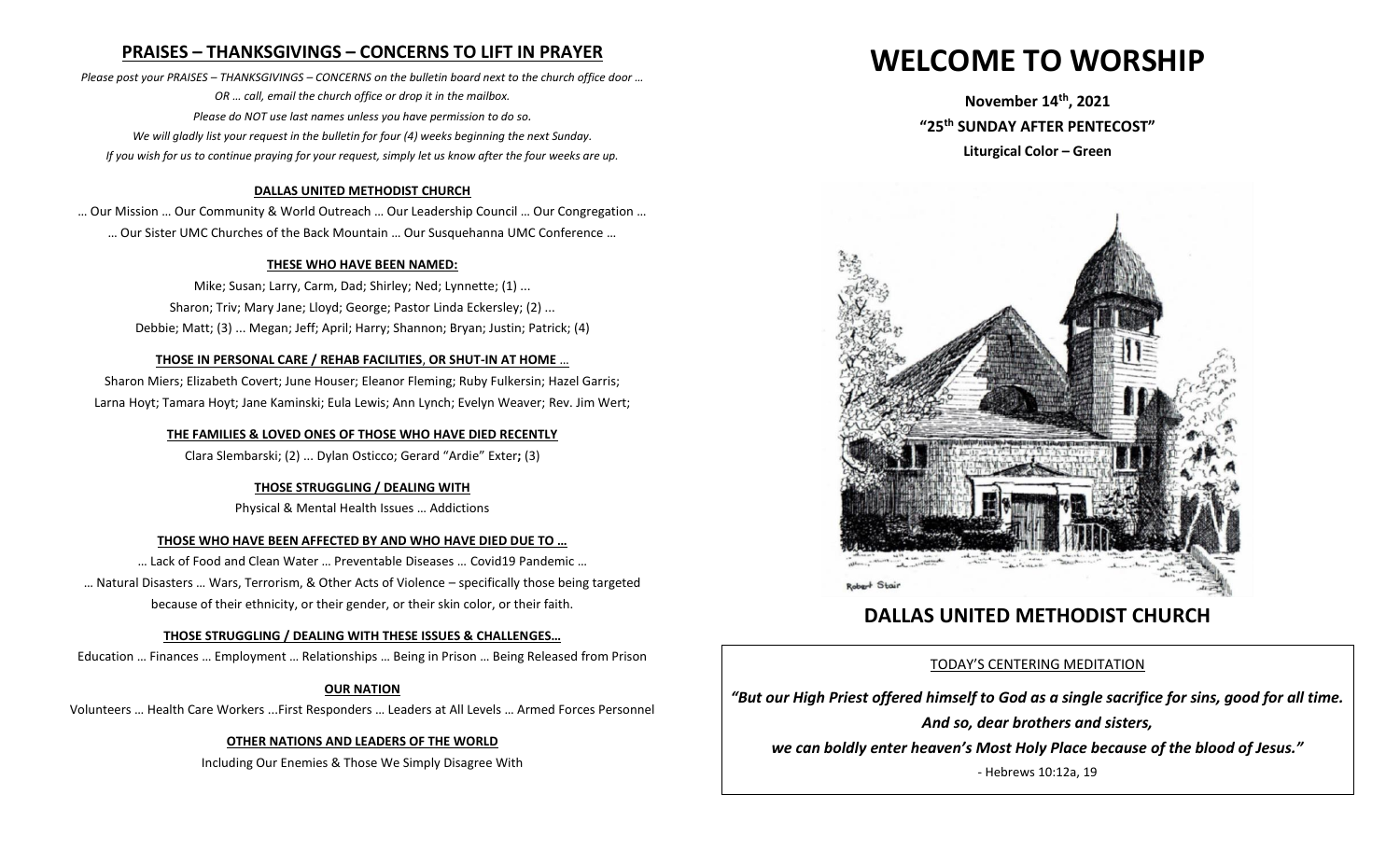#### \* Please stand in stature or in heart as you are able.

WELCOME / ANNOUNCEMENTS:

PRELUDE … *A TIME TO FOCUS OUR THOUGHTS AND HEARTS ON KING JESUS*

OPENING PRAYER:

**Thou who art:**

**Give me a pure heart, that I may see thee; a humble heart, that I may hear thee; a heart of love, that I may serve thee; a heart of faith, that I may abide in thee. Amen.**

\* *Near to the Heart of God* # 472

| * CALL TO WORSHIP:                                                   | * PRAYER FOR OFFERING OUR LIVES, OUR TITHES, AND OUR GIFTS TO THE LORD                 |
|----------------------------------------------------------------------|----------------------------------------------------------------------------------------|
| There is no God like our God!                                        | <b>Mighty God, Architect of the Universe;</b>                                          |
| Praise God's name forever!                                           | your work of creation and building is always before us!                                |
| Come, listen to what God has in store.                               | We give our gifts this day in hopes that we might be co-builders with you              |
| Praise God's name forever!                                           | in the creation of your kingdom here on earth!                                         |
| Sing with joy, like a mother with a newborn baby.                    | May our gifts also reach others who are hurting, who feel disconnected from your love, |
| <b>Praise God's name forever!</b>                                    | that they too may join us in the stonework of kingdom-building,                        |
| Pray without pausing, like a father waiting for news of a loved one. | whose mortar is the sharing of Christ's love with the world.                           |
| Praise God's name forever!                                           | In Christ, our Savior and Redeemer, we pray.                                           |
| Bless God from sunup to sundown.                                     | Amen.                                                                                  |
| Praise God's name forever!                                           |                                                                                        |
| Bless the name of the Lord forever!                                  | DISCIPLESHIP CHALLENGE                                                                 |
| <b>Praise God's name forever!</b>                                    |                                                                                        |

\* *O For a Heart to Praise My God* # 417 (tune # 57 – O For A Thousand Tongues to Sing)

CALL TO CONFESSION

PRAYER OF CORPORATE CONFESSION & MOMENTS OF SILENCE FOR PERSONAL CONFESSION:

**Rock of Salvation,**

**you give children to the barren and strength to the feeble;**

**you exalt the poor and lift up the needy.**

**We praise your holy name from morning to night, yet we build walls that separate us: from you, from one another, from the world, even from ourselves.**

#### \* BENEDICTION

\* *God Be with You till We Meet Again* # 672 (verses 1 and 4)

## **Our theme for Advent this year is**

Have you been living the Christian-Lite life? Has your faith been a cafeteria – pick and choose – type of faith? Jesus' sacrifice ... Jesus' shed blood ... demands total commitment. He has given you all of him ... does he have all of you?

**"COME HOME FOR CHRISTMAS"**